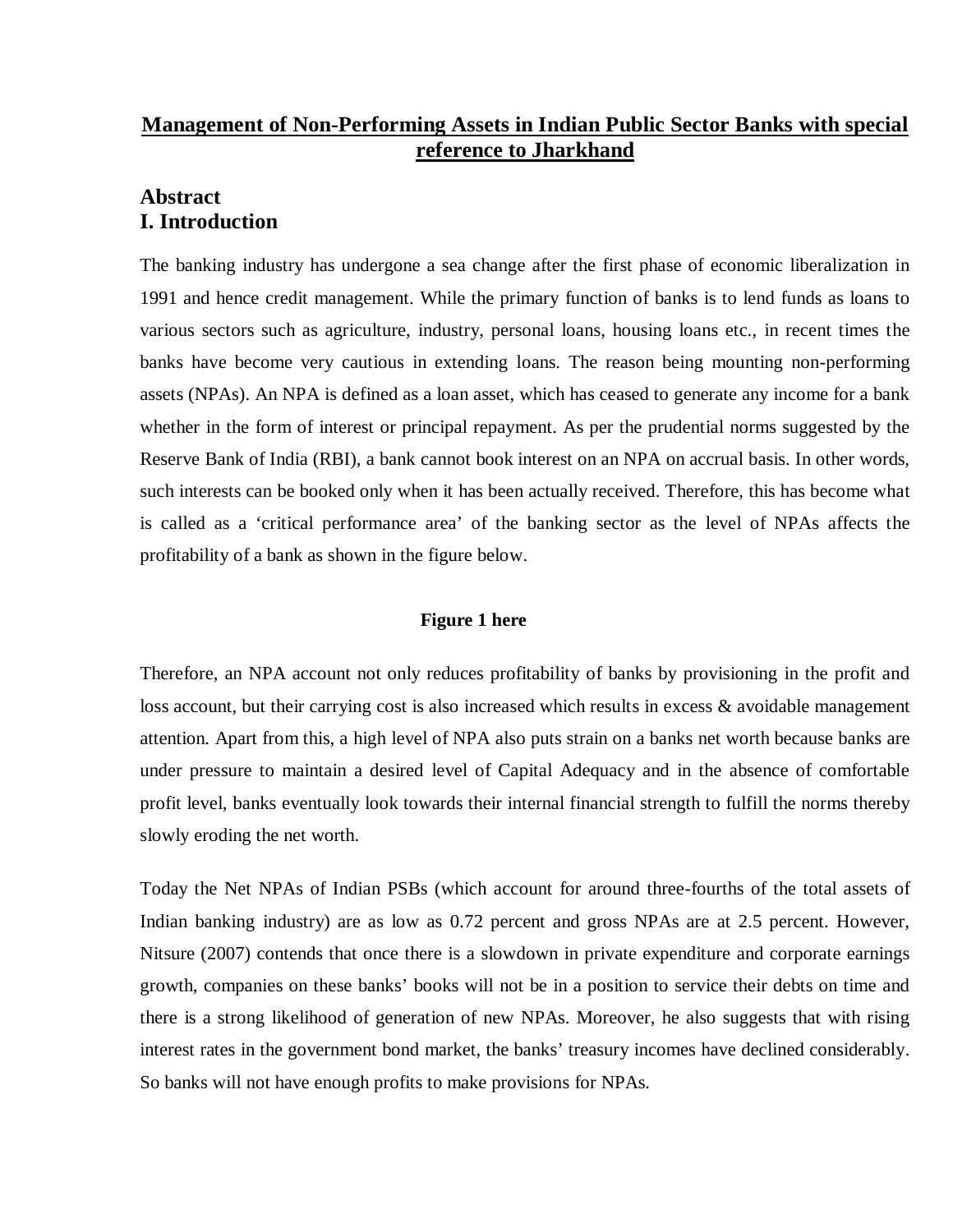Under these circumstances, management of NPAs is a difficult task. Therefore, my study focused on the problem of NPAs being faced by the public sector banks and it's management with a reference to the state of Jharkhand.

Jharkhand was incarnated in August 2000 by the bifurcation of Bihar. The geology of Jharkhand puts it in the richest states category in terms of mineral and ore deposits. Though industry-wise it is not a developed state yet, still it houses some of the best names in industry namely Tata Steel, HINDALCO of the AV Birla Group, BOC Gases, Uranium Corporation, SAIL, Heavy Engineering Corporation, Metallurgical Consultancy etc. Over a period of six years or so, there has been a spurt in credit demand in all the sector like industry (mostly SMEs), personal, agriculture and other Small Scale Industries. With an objective of overall development of the state, the government of Jharkhand pursued the banks to increase their lending to various quarters. The banks therefore resorted to indiscriminate lending and as a result the amount of bad loans in Jharkhand stood at around Rs 4500 Cr as on 30-09-2006. The study finds the reasons and solution to the problem of growing level of NPAs.

## **II. Literature Review**

Though many published articles are available in the area of credit management and non-performing assets, which are either bank specific or banking sector specific, there are hardly any state specific researches. As Jharkhand is a very young state, no published articles have been found except a AICTE sponsored project undertaken by the author on the topic which focused only on the South Chhotanagpur Region of Jharkhand. This work is therefore, an extension of the work done by the author.

A synoptic review of the literature brings to the fore insights into the determinants of NPL across countries. A considered view is that banks' lending policy could have crucial influence on nonperforming loans (Reddy, 2004). He critically examined various issues pertaining to terms of credit of Indian banks. In this context, it was viewed that 'the element of power has no bearing on the illegal activity. A default is not entirely an irrational decision. Rather a defaulter takes into account probabilistic assessment of various costs and benefits of his decision'. Mohan (2003) conceptualized **'lazy banking'** while critically reflecting on banks' investment portfolio and lending policy. The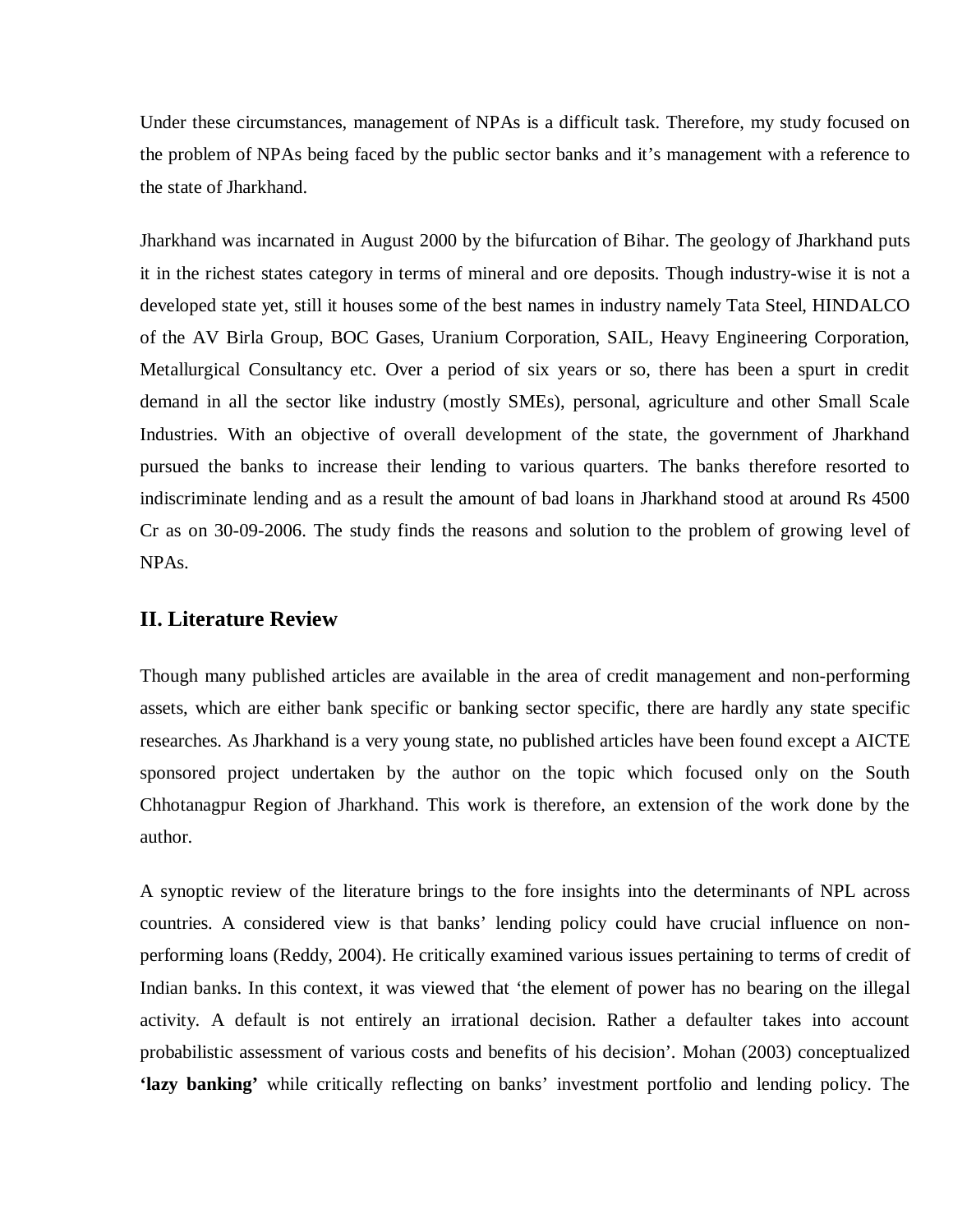Indian viewpoint alluding to the concepts of 'credit culture' owing to Reddy (2004) and 'lazy banking' owing to Mohan (2003a) has an international perspective since several studies in the banking literature agree that *banks' lending policy is a major driver of non-performing loans* (McGoven, 1993, Christine 1995, Sergio, 1996, Bloem and Gorters, 2001). Furthermore, in the context of NPAs on account of priority sector lending, it was pointed out that the statistics may or may not confirm this. There may be only a marginal difference in the NPAs of banks' lending to priority sector and the banks lending to private corporate sector. Against this background, the study suggests that given the deficiencies in these areas, it is imperative that banks need to be guided by fairness based on economic and financial decisions rather than system of conventions, if reform has to serve the meaningful purpose. Experience shows that policies of liberalisation, deregulation and enabling environment of comfortable liquidity at a reasonable price do not automatically translate themselves into enhanced credit flow. Although public sector banks have recorded improvements in profitability, efficiency (in terms of intermediation costs) and asset quality in the 1990s, they continue to have higher interest rate spreads but at the same time earn lower rates of return, reflecting higher operating costs (Mohan, 2004). Bhattacharya (2001) rightly points to the fact that in an increasing rate regime, quality borrowers would switch over to other avenues such as capital markets, internal accruals for their requirement of funds. Under such circumstances, banks would have no option but to dilute the quality of borrowers thereby increasing the probability of generation of NPAs. In another study, Mohan (2003) observed that lending rates of banks have not come down as much as deposit rates and interest rates on Government bonds. While banks have reduced their prime lending rates (PLRs) to some extent and are also extending sub-PLR loans, effective lending rates continue to remain high. This development has adverse systemic implications, especially in a country like India where interest cost as a proportion of sales of corporates are much higher as compared to many emerging economies. The problem of NPAs is related to several internal and external factors confronting the borrowers (Muniappan, 2002). The internal factors are diversion of funds for expansion/ diversification/ modernisation, taking up new projects, helping/promoting associate concerns, time/cost overruns during the project implementation stage, business (product, marketing, *etc.*) failure, inefficient management, strained labour relations, inappropriate technology/technical problems, product obsolescence, *etc.,*while external factors are recession, non-payment in other countries, inputs/power shortage, price escalation, accidents and natural calamities.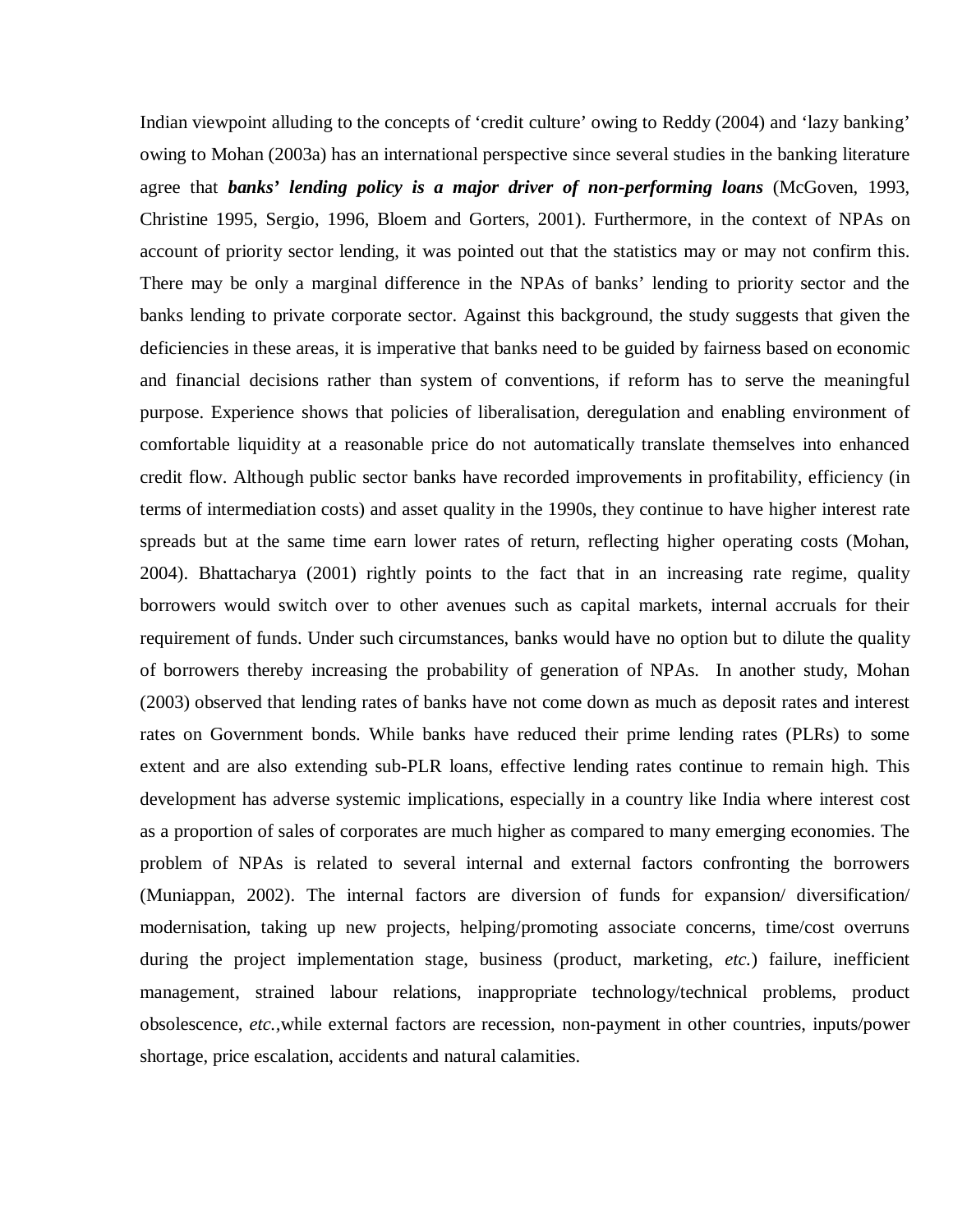In the Indian context, Rajaraman and Vasishtha (2002) in an empirical study provided an evidence of significant bivariate relationship between an operating inefficiency indicator and the problem loans of public sector banks. In a similar manner, largely from lenders' perspective, Das and Ghosh (2003) empirically examined non-performing loans of India's public sector banks in terms of various indicators such as asset size, credit growth and macroeconomic condition, and operating efficiency indicators. Sergio (1996) in a study of non-performing loans in Italy found evidence that, an increase in the riskiness of loan assets is rooted in a bank's lending policy adducing to relatively unselective and inadequate assessment of sectoral prospects. Interestingly, *this study refuted that business cycle could be a primary reason for banks' NPLs*. The study emphasised that increase in bad debts as a consequence of recession alone is not empirically demonstrated. It was viewed that the bank-firm relationship will thus, prove effective not so much because it overcomes informational asymmetry but because it recoups certain canons of appraisal. In a study of loan losess of US banks, McGoven (1993) argued that 'character' has historically been a paramount factor of credit and a major determinant in the decision to lend money.

 Banks have suffered loan losses through relaxed lending standards, unguaranteed credits, the influence of the 1980s culture, and the borrowers' perceptions. It was suggested that bankers should make a fairly accurate personality-morale profile assessment of prospective and current borrowers and guarantors. Besides considering personal interaction, the banker should:

- (i) try to draw some conclusions about staff morale and loyalty,
- (ii) study the person's personal credit report,
- (iii) do trade-credit reference checking,
- (iv) check references from present and former bankers, and
- (v) determine how the borrower handles stress. In addition, banks can minimise risks by securing the borrower's guarantee, using Government guaranteed loan programs, and requiring conservative loan-to-value ratios.

Bloem and Gorter (2001) suggested that a more or less predictable level of non-performing loans, though it may vary slightly from year to year, is caused by an inevitable number of '*wrong economic decisions* by individuals and plain bad luck (inclement weather, unexpected price changes for certain products, *etc.*). Under such circumstances, the holders of loans can make an allowance for a normal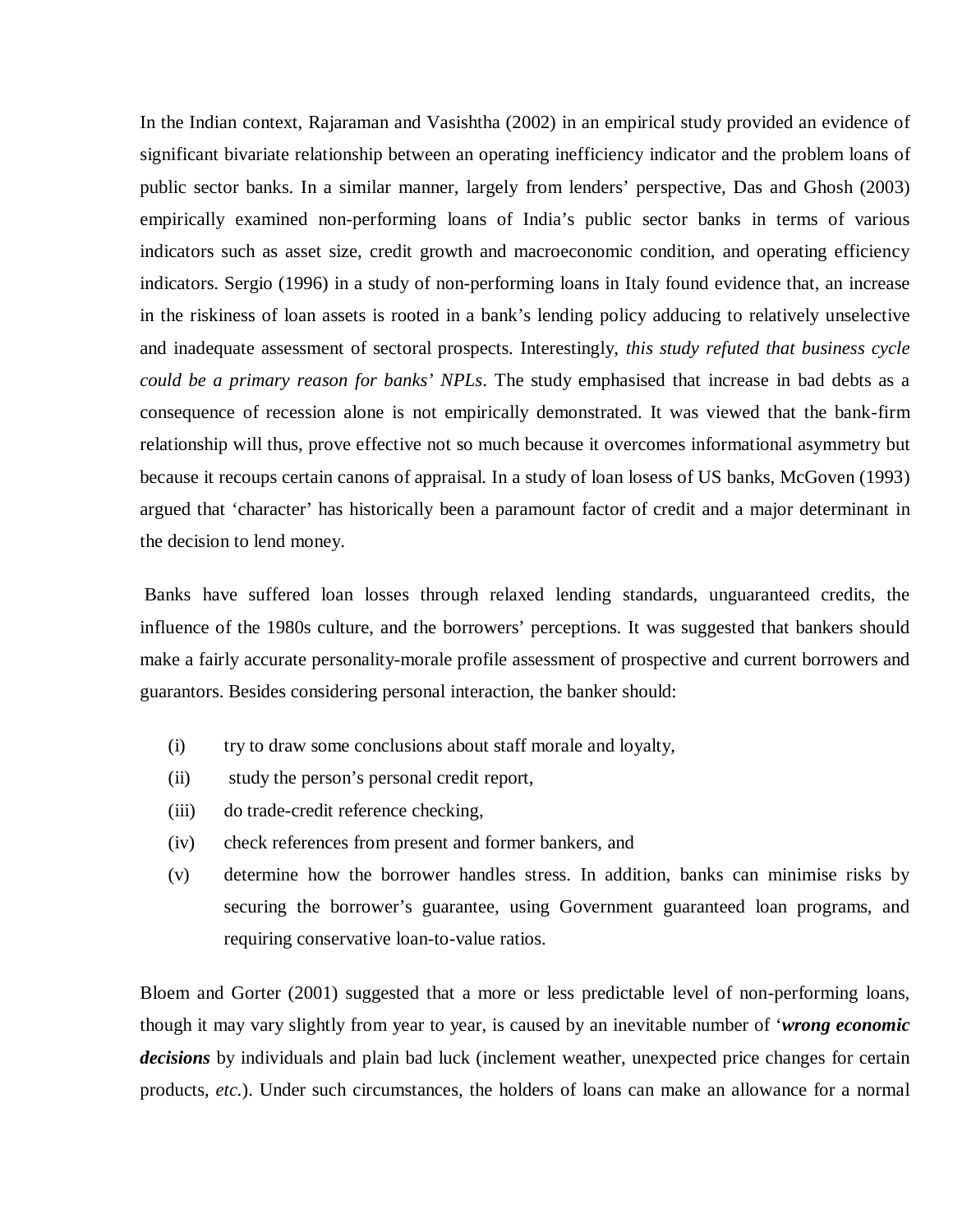share of non-performance in the form of bad loan provisions, or they may spread the risk by taking out insurance. Enterprises may well be able to pass a large portion of these costs to customers in the form of higher prices. For instance, the interest margin applied by financial institutions will include a premium for the risk of nonperformance on granted loans.

At this time, banks' non-performing loans increase, profits decline and substantial losses to capital may become apparent. Eventually, the economy reaches a trough and turns towards a new expansionary phase, as a result the risk of future losses reaches a low point, even though banks may still appear relatively unhealthy at this stage in the cycle.

Gupta's study (1983) on a sample of Indian companies financed by ICICI concludes that certain cash flows coverage ratios are better indicators of corporate sickness. Bhatia (1988) and Sahoo, Mishra and Soothpathy (1996) examine the predictive power of accounting ratios on a sample of sick and non-sick companies by applying the multi discriminant analysis techniques. In both the studies, the selected accounting ratios are effective in predicting industrial sickness with a high degree of precision.

# **III. Research Methodology**

In this study a sample of six districts of Jharkhand have been taken out of a total of 18 districts and they are:

- 1. Ranchi (the Capital)
- 2. East Singbhum (HQ: Jamshedpur)
- 3. Bokaro
- 4. Dhanbad
- 5. Hazaribagh
- 6. Gumla

The selection is based on the fact that the above districts represent about 80% of total industries in Jharkhand and about 66% of total bank credit sanctioned to various quarters. The study has been divided into two phases: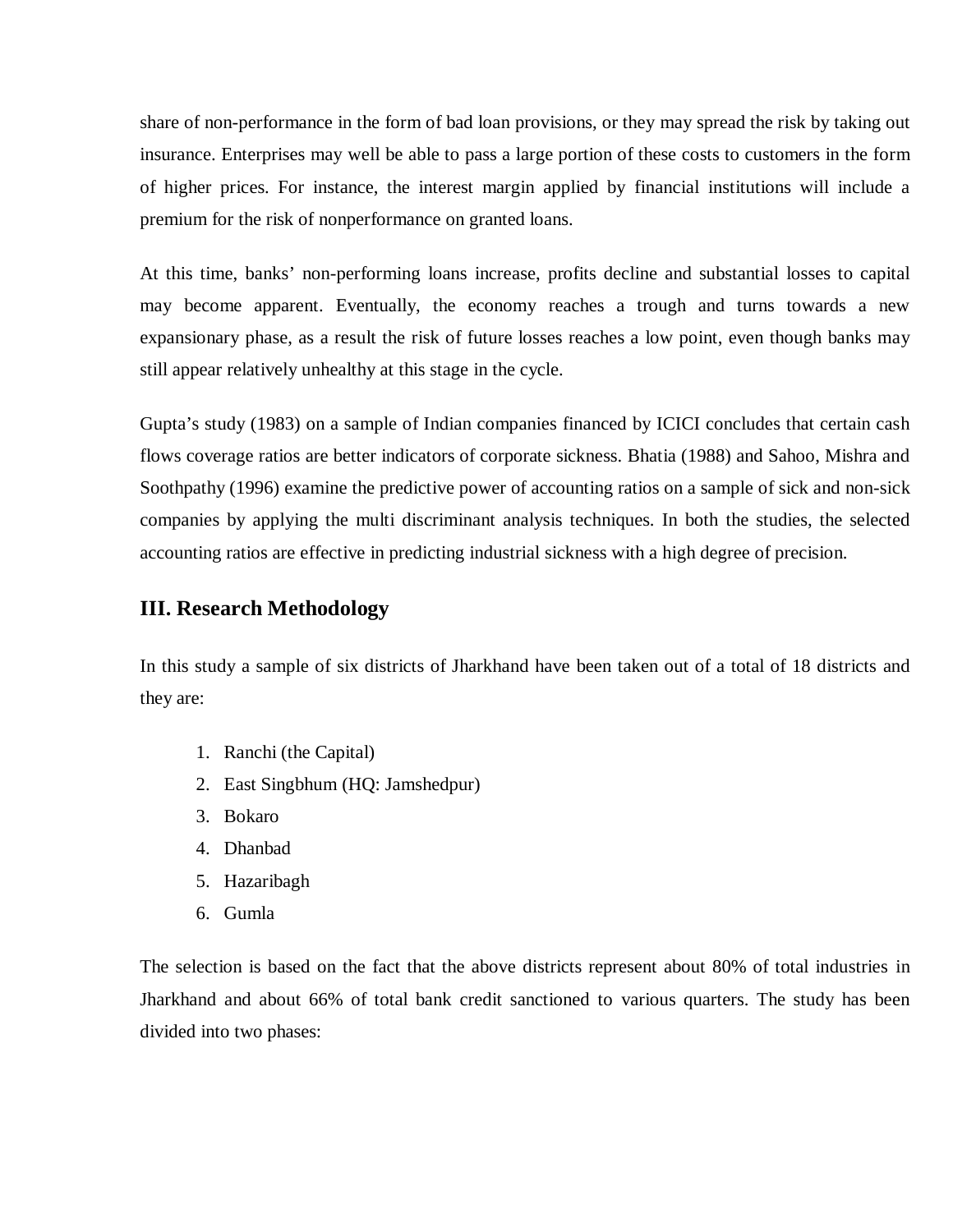Phase I: Study of NPAs on All India basis

|                       | Ranchi | Singbhum     | Dhanbad        | <b>Bokaro</b>  | Hazaribagh     | Gumla          | <b>TOTAL</b> |
|-----------------------|--------|--------------|----------------|----------------|----------------|----------------|--------------|
|                       |        | (E)          |                |                |                |                |              |
|                       |        |              |                |                |                |                |              |
| <b>SBI</b>            | 11     | 8            | 6              | 6              | 3              | $\overline{2}$ | 36           |
| Allahabad Bank        | 9      | 5            | 5              | $\overline{4}$ | $\overline{2}$ |                | 26           |
| <b>United Bank</b>    | 7      | 5            | 3              | 3              |                |                | 19           |
| <b>Bank of Baroda</b> | 5      | 3            | $\overline{2}$ | $\overline{2}$ |                |                | 14           |
| <b>Union Bank</b>     | 7      | $\mathbf{r}$ |                | $\overline{4}$ | $\overline{2}$ | $\overline{2}$ | 27           |
| <b>TOTAL</b>          | 39     | 28           | 21             | 19             | 9              | 6              | 122          |

## Phase II: Study of NPAs in Jharkhand

# **Sample Selection**

The study focused on three groups of people: Bankers, Borrowers and Others (includes Chartered Accountants, Lawyers & Academicians). While bankers and borrowers have been selected from all the sample districts as shown above, academicians have been taken from BIT Mesra, Ranchi, Department of Management, Indian School of Mines,Dhanbad, Xavier Institute of Social Service, Ranchi, University of Allahabad (MONIRBA), and MNNIT, Allahabad.

Parameters which were selected for "**Reasons of NPAs**" are as follows:

- i) Market Failure
- ii) Wilful Defaults
- iii) Poor follow-up and Supervision
- iv) Non-cooperation from Banks
- v) Poor Legal framework
- vi) Lack of Entrepreneurial Skills
- vii) Diversion of funds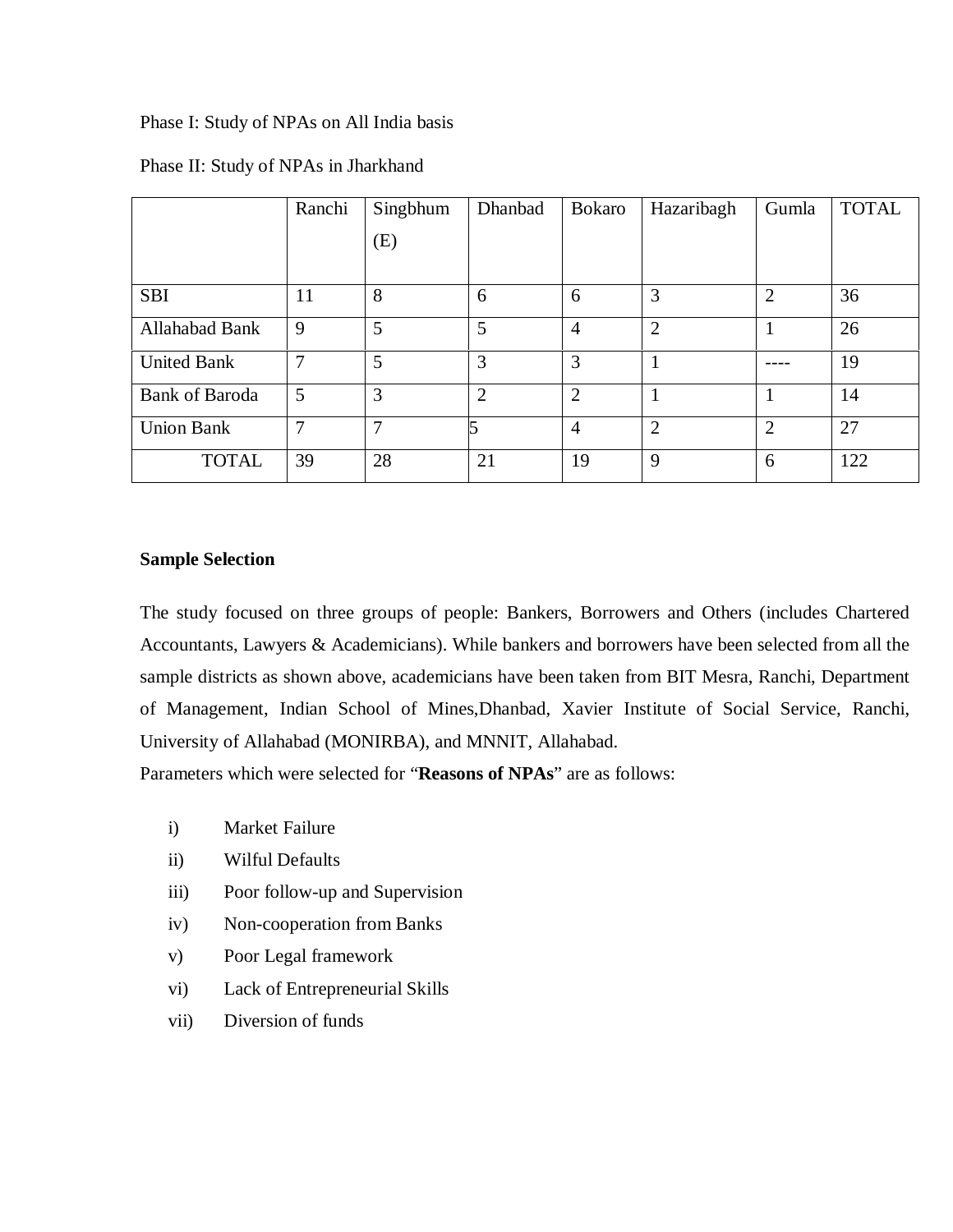# **IV OBSERVATIONS AND ANALYSIS**

Expansion of credit is a must for a country like India. But as mentioned above, high credit growth may lead to high NPAs. Policymakers, therefore, face the dilemma as to how to minimize such risks that arise from dilution in credit quality, while still allowing bank lending to contribute to higher growth and efficiency. $<sup>1</sup>$ </sup>

There is no gainsay in the fact that every commercial organization exist with a motive to earn profit and banks are no exception. The objective function is therefore to maximize profit or the Net Interest Margin . Commercial banks use the deposits to extend loans and advances. The figure below shows that how a bank can maximize profit (assuming existence of Pure Competition Market):

# **Figure 2 here**

In Figure 2, **MC** is the Marginal Cost to the banks, **AC** is the Average Cost, **i** is the interest rates on loans.

Point B represents the cost of funds and the shaded portion is the profit. To maximize profits, a purely competitive bank issues loans such that the marginal cost of an additional loan equals the marginal revenue from such loans. The marginal revenue from an additional loan is simply the market determined interest rate. Profits are maximized when MC equals interest rate. Therefore, it is evident that profits can be maximized if more and more loans are extended at a given rate of interest. This may result in poor assessment of the borrower leading to fresh generation of NPAs.

\_\_\_\_\_\_\_\_\_\_\_\_\_\_\_\_\_\_\_\_\_\_

<sup>&</sup>lt;sup>1</sup> Report on Trend and Progress of Banking in India, 2004-05, p-68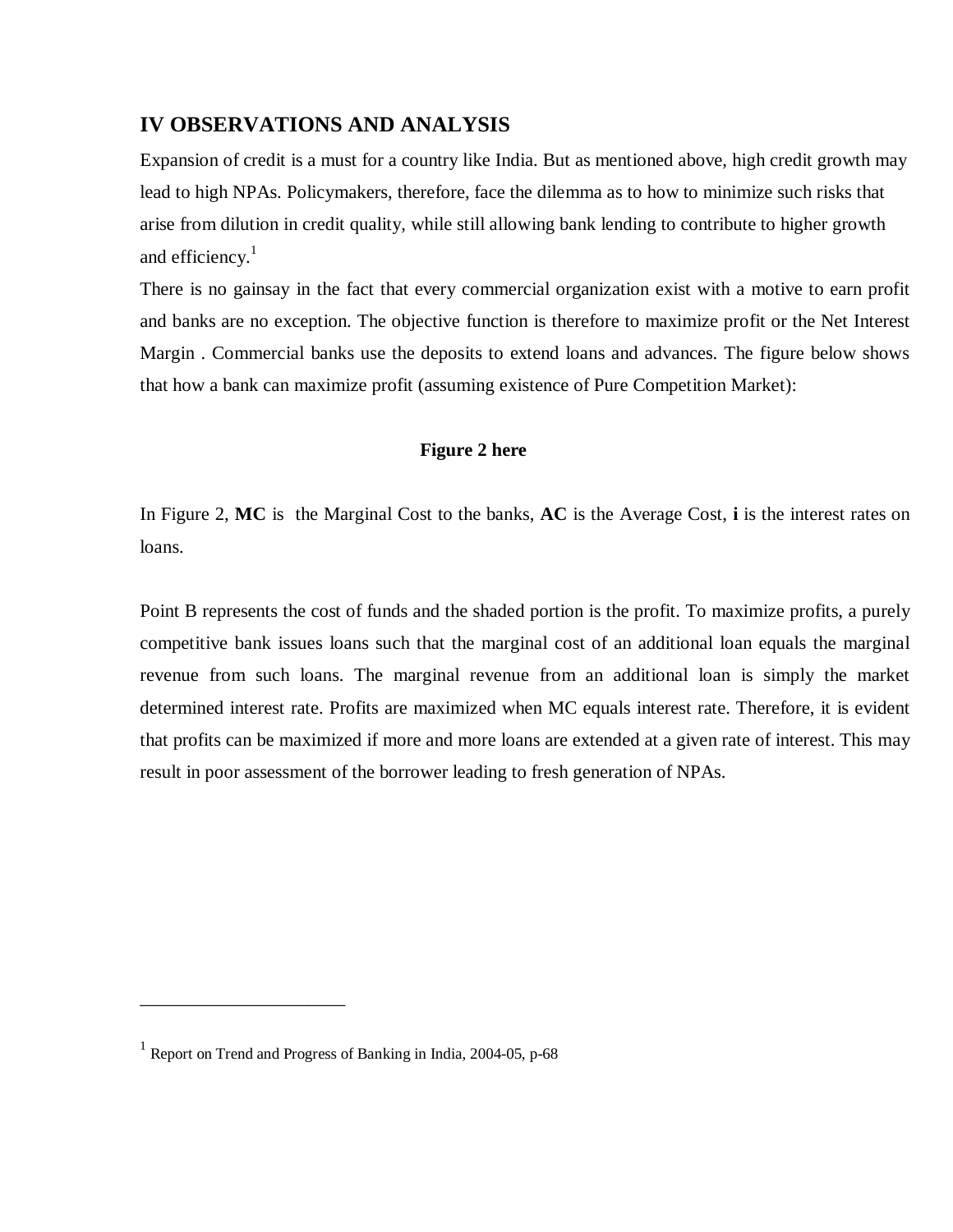Figure 3 below shows the frequency distribution of commercial banks according to NPA level. It is found that over a period of five years the share of Public Sector Banks (PSBs) in the total NPA has reduced though foreign banks are the best performers on this front.

#### **Figure 3 here**

In the year 2002, the PSBs had around 50% of their NPA profile in the 5 to 10 % category which has been totally eliminated by 2006 wherein about 75% of their total NPA is below 2% mark. The performance has steadily improved over the period after the enactment of the Securitisation Act, 2002. However, available data point to the fact that majority of the loans are recovered through the Debt Recovery Tribunals [Please refer Figure 4].

#### **Figure 4 here**

The figure reveals that as far as recovery is concerned, Debt Recovery Tribunals are the most effective means of loan recovery. From 2003-04 to 2005-06 though the number of cases referred to the DRTs have reduced from 7544 to 3524 (as compared to that under the Securitisation Act wherein it increased from 2661 to 38969), the percentage of recovery is almost double as compared to the Securitisation Act. The percentage recovery through the DRTs has increased from 17.2% to about 77% as compared to the recoveries through the Securitisation Act where it increased from 14.7% to about 35%. This can be attributed to the absence of any structured market for selling the distressed assets which are securitised under the SARFAESI Act. Moreover, selling sticky assets is a problem due to differences between the seller and the buyer in the valuation of such loans. Apart from this any dissatisfied borrower against whom the Securitisation Act has been initiated can take recourse to court of law and file a suit against the lender thereby making the lender to fall in what is termed as 'legal trap'. On the other hand recovery through the DRTs is much speedier. Though there is a provision of filing a suit against the lender as under the Securitisation Act, but here the borrower filing the suit has to deposit 25% of the amount involved for further processing and hearing of the case. This provision ensures that only the genuine cases are taken up by the DRTs.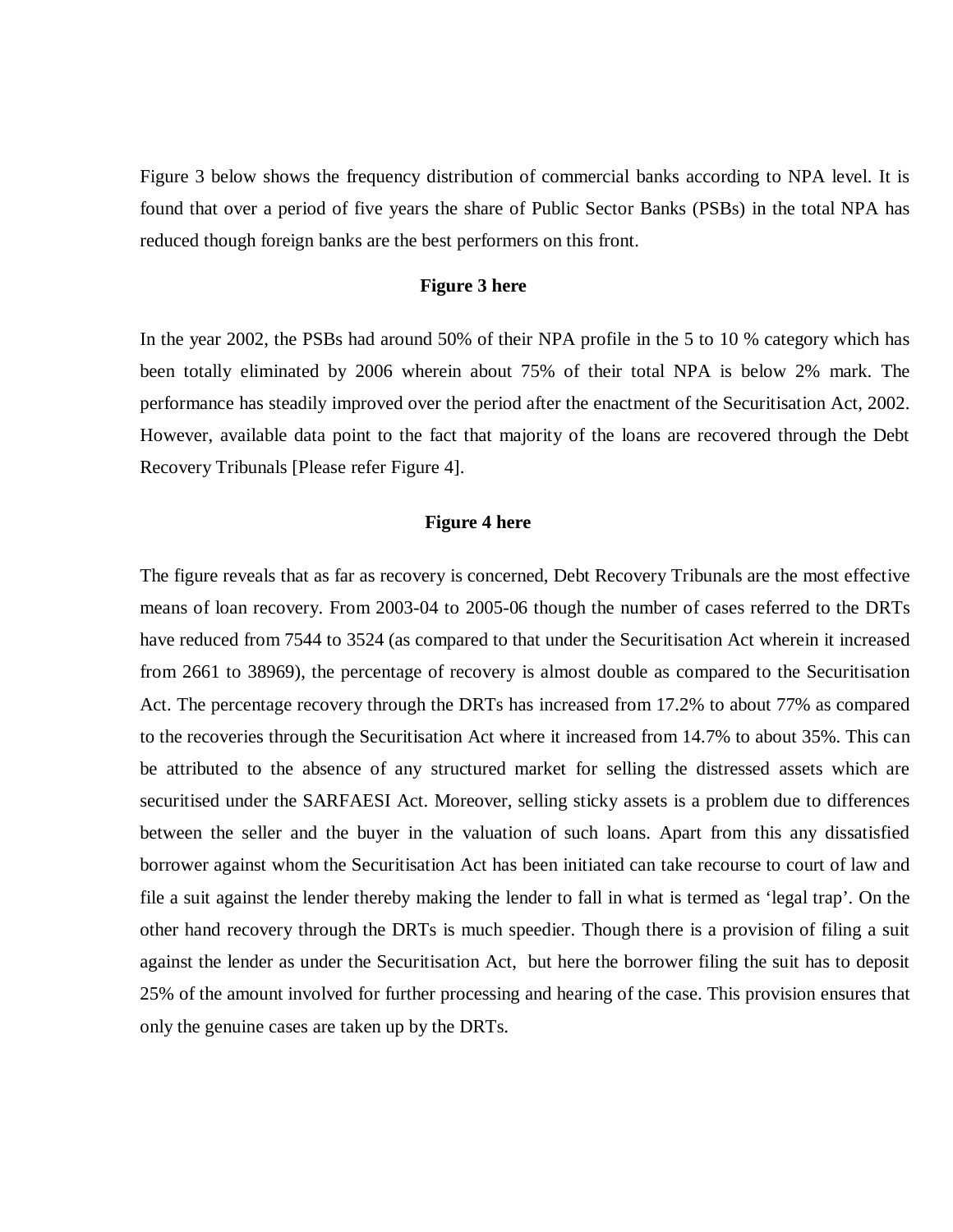#### **Non-Performing Assets in the Priority Sector**

Priority sector was regarded as a "People Sector" by policymakers, regulators and banks till 1990. As one of the prime objectives of nationalization of banks was radical development of the society in general and 'certain sectors' in particular, credit flow to these sectors was ensured. This directed lending did not come without a cost. While granting credit to these sectors, institutional viability was neglected, low interest rates were charged. This resulted in huge overdues from priority sector. The recommendations of the Narsimham Committee were not accepted in-toto especially to reduce the mandatory 40% lending norm to the priority sector to 10% level. Figure 5 shows Sector wise NPAs in the Public Sector Banks.

#### **Figure 5 here**

 It is observed that there is a gradual increase in the NPA level in the Priority Sector. It increased from 44.5% in the year ending 2002 to 49% in 2005 as compared to the Private Sector Banks where these figures are about 22% and 25% respectively. When the NPAs in the Non-priority sector are analysed then it is observed that it decreased from 53.5% to 50% for Public Sector Banks over the same period and it decreased from 78% to 75% for Private Sector Banks. It is therefore evident that though the Net NPA figure increased in the priority sector for the commercial banks, it is the Non-priority sector which has contributed more to the NPAs of these banks. It is considerable higher in the Private Sector Banks. On the other hand, the NPAs of Public Sector Banks in the priority sector is almost double as compared to that in Private Sector Banks. This skewness is attributed to the fact that though the scheduled commercial banks are mandatorily required to lend atleast 40% of their advances to the priority sector as per the RBI stipulations, it appears that it is the Public Sector Banks which has to bear the brunt as far as lending is concerned owing to their ownership pattern. This trend is reflected in Appendices  $14(a)$  and  $16(a)$ , which shows the concentration of banks at various NPA levels. It is observed that for the Public Sector Banks highest concentration is in the "40+ to 50%" category whereas, the corresponding concentration of Private Sector Banks is maximum in "upto 30%" category. In other words, a majority of the Public Sector Banks has an NPA in the range of 40 to 50% while it is below 30% in the Private sector Banks.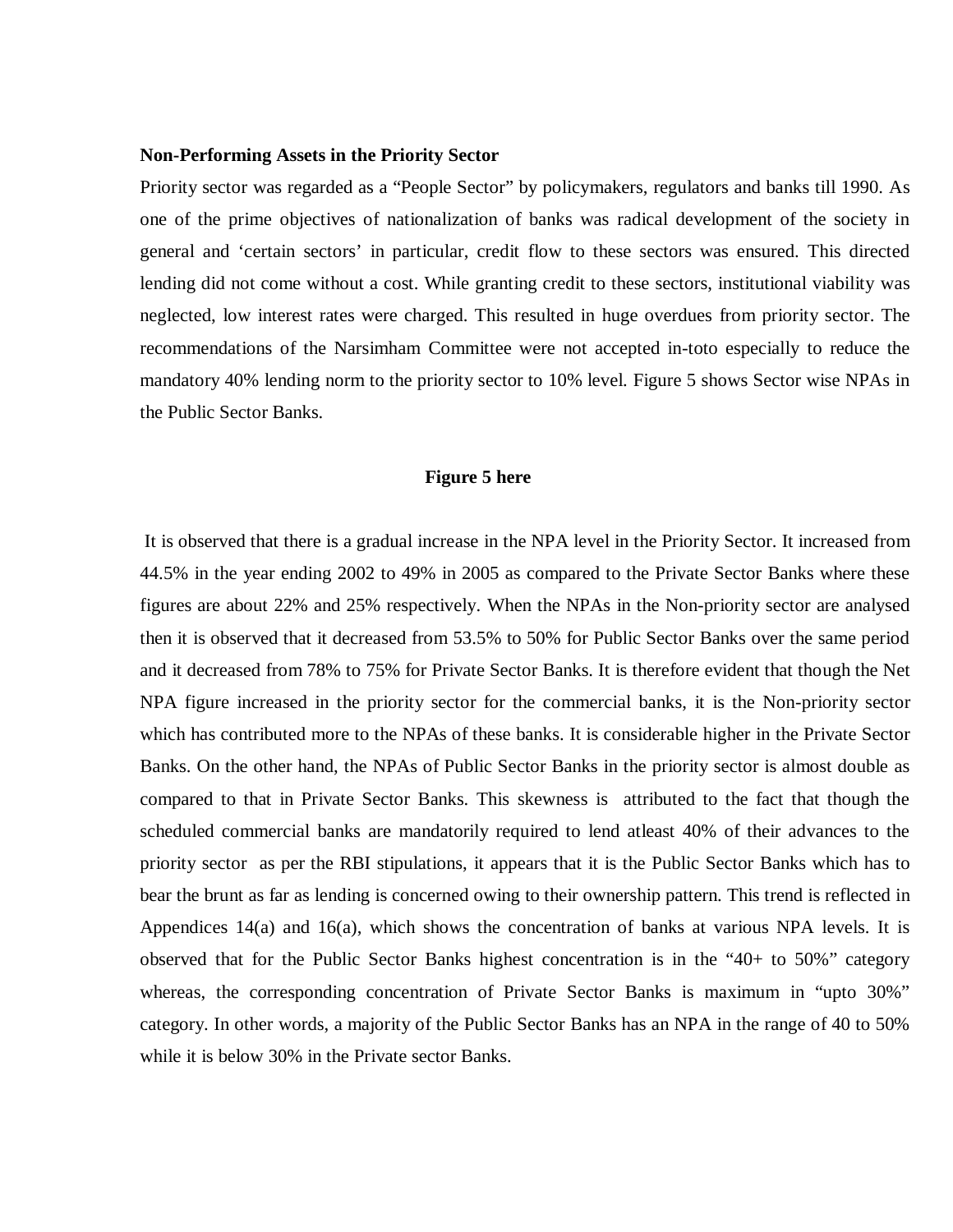## **NPA Management in Jharkhand**

The Credit-Deposit Ratio in Jharkhand is almost half that as compared to the ratio on All India basis and there has been a stagnation in the figure. This is despite the fact that there has been a tremendous appetite for bank credit from all sectors due to the formation of Jharkhand in 2000.

## **Figure 6 here**

It is observed from figure 7 that maximum credit was sanctioned to the industrial sector.. In the year 2001, the total credit sanctioned to this sector was Rs 1000 Cr for SBI and Associates which increased to Rs 1080 Cr in the year 2005, an increase of about 8%.

#### **Figure 7 here**

 For the Nationalised Banks the corresponding figures are Rs 1440 Cr and Rs 1000 Cr, a decrease of about 31%. As far as agriculture sector is concerned, it is observed that for SBI and Associates the credit sanctioned increased from Rs 140 Cr to Rs 200 Cr, an increase of about 43%. For Nationalised Banks the corresponding figures are Rs 160 Cr to Rs 360 Cr, registering an increase of about 125%. This clearly shows that, though the industrial sector has been the major beneficiary of bank loans in absolute terms, it's growth rate is much less as compared to the agriculture sector. This is especially significantly higher in Nationalised Banks.

Figure 8(a) and 8(b) shows districtwise bad loans and number of defaulting companies in the sample districts of Ranchi, Bokaro, East Singbhum, Hazaribagh, Dhanbad and Gumla, it is observed that the districts of East Singbhum and Dhanbad are the worst sufferers as far as quantum of bad loans is concerned.

#### **Figure 8(a) & 8(b) here**

As on 30 September 2006, the total quantity of bad loans was Rs 1520 Cr in East Singbhum and Rs 930 Cr in the Dhanbad district. If all the districts are taken then this figure stood at Rs 4070 Cr as on the same date. Therefore, the bad loans in East Singbhum was about 37.3% of total such loans in all the sample districts and the same figure is about 23% in the Dhanbad district and together they constitute about 60% of total bad loans. This figure may be taken as the representation of Jharkhand as a whole as these districts combined have the highest concentration of industries. Moreover, these figures reveal that about 94% of total such loans is concentrated in the districts of Ranchi, Bokaro, East Singbhum and Dhanbad. It is observed that, as on 30 September 2006, the total number of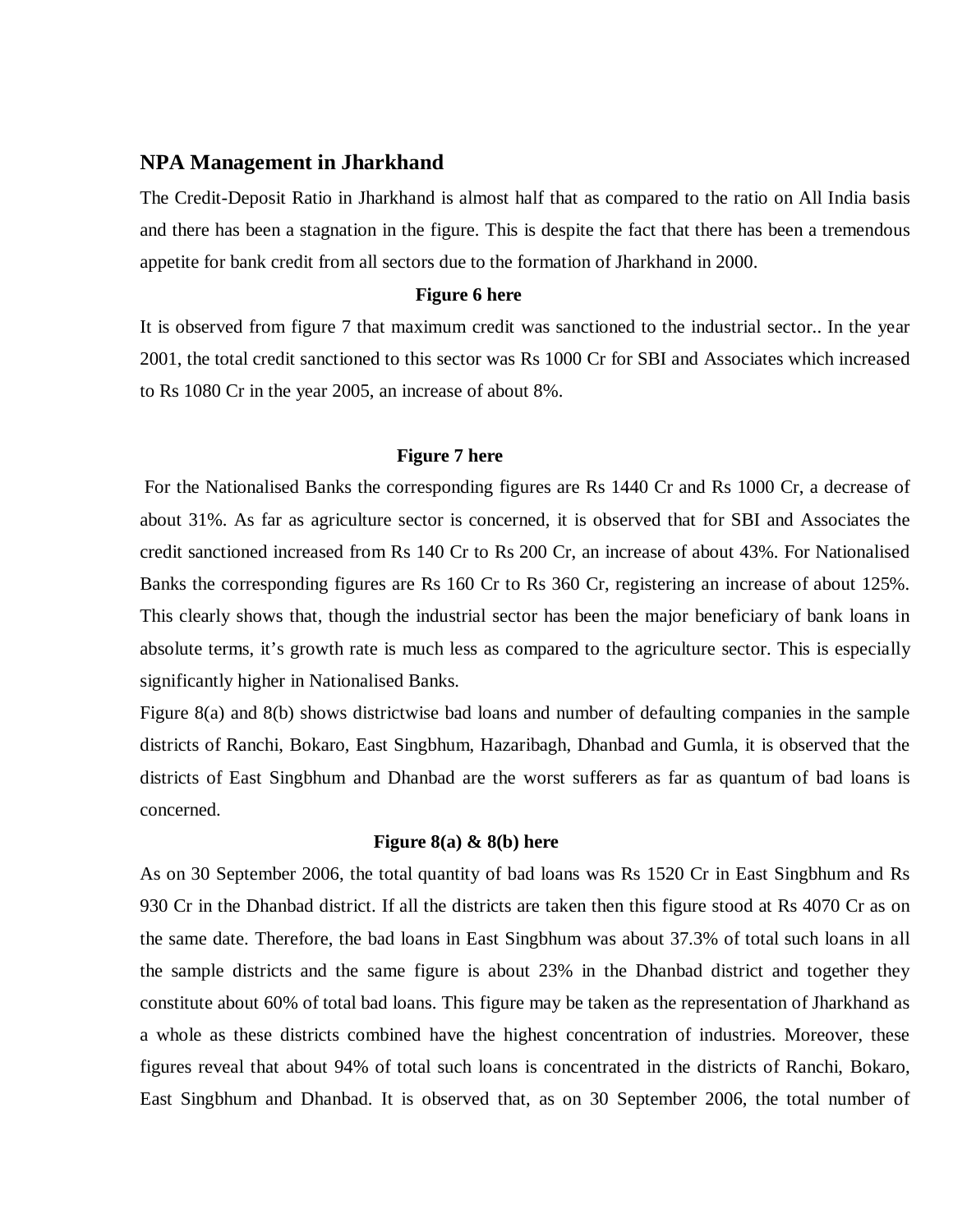defaulting companies in East Singbhum is 13 followed by 10 in Ranchi, 7 in Bokaro and 6 in Dhanbad. Interestingly, among all the Public Sector Banks, State Bank of India has the highest share of bad loans and number of defaulting companies. As on 30 September 2006, the total bad loans of State Bank of India was Rs 2660 Cr which is about 65% of total bad loans and the corresponding figure of number of defaulting companies was about 72%.

#### **Reasons of NPAs in Jharkhand**

Among the various parameters chosen for this purpose, it is observed from the figure in Figure 9, that there are quite contradictory views among all the responders. This is not unusual because the bankers and borrowers cannot have the same opinion about the reasons. What is true for the banker may not hold true for the borrower. In all the districts except that of Hazaribagh and Gumla, bankers in the remaining districts feel that 'lack of entrepreneurship' is the most important reason for the generation of NPAs. This response is more prominent in Bokaro district. However, bankers in the districts of Hazaribagh and Gumla hold 'willful defaults' as one of the important reasons. It is worthwhile to be mentioned here that when that bankers were asked that what factors they look into for terming a borrower as a willful defaulter, there was unanimity in their responses though a majority of them consider the fact that despite their good financial health, a borrower still defaults or delay the payment of loan installments. As expected, the borrowers hold ' market failure' as the reason for the inability to service their loans in time. It is further observed that a majority of the bankers (about 32%) consider 'lack of entrepreneurship' as the most important reason for NPAs closely followed by 'willful defaults' (at about 29.5%) as the reason, while about 35% of the borrowers consider 'market failure' as the reason for their inability to service their loans. It is however interesting to note that either bankers or others do not consider poor follow-up and supervision leads to higher level of NPAs. This is against most theories suggested on this line where poor credit appraisal or follow-up leads to generation of NPAs in banks.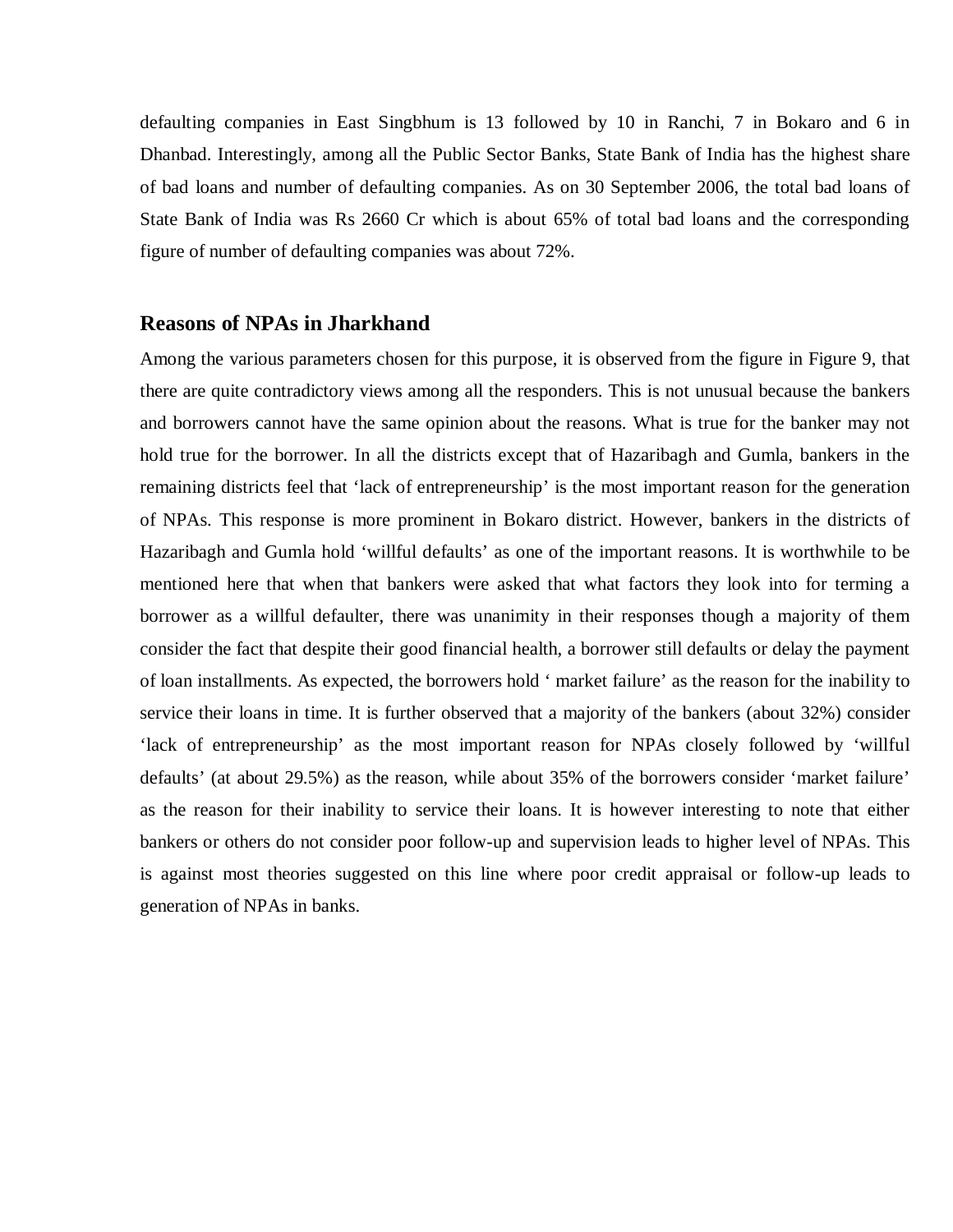#### **Recommendations for reducing NPAs**

1. Effective and regular follow-up of the end use of the funds sanctioned is required to ascertain any embezzlement or diversion of funds. This process can be undertaken every quarter so that any account converting to NPA can be properly accounted for.

2. Combining traditional wisdom with modern statistical tools like Value-at-risk analysis and Markov Chain Analysis should be employed to assess the borrowers. This is to be supplemented by information sharing among the bankers about the credit history of the borrower. In case of new borrowers, especially corporate borrowers, proper analysis of the cash flow statement of last five years is to be done carefully.

3. A healthy Banker-Borrower relationship should be developed. Many instances have been reported about forceful recovery by the banks, which is against corporate ethics. Debt recovery will be much easier in a congenial environment.

4. Assisting the borrowers in developing his entrepreneurial skills will not only establish a good relation between the borrowers but also help the bankers to keep a track of their funds.

5. Countries such as Korea, China, Japan, Taiwan have a well functioning Asset Reconstruction/ Recovery mechanism wherein the bad assets are sold to an Asset Reconstruction Company (ARC) at an agreed upon price. In India, there is an absence of such mechanism and whatever exists, it is still in nascent stage. One problem that can be accorded is the pricing of such loans. Therefore, there is a need to develop a common prescription for pricing of distressed assets so that they can be easily and quickly disposed. The ARCs should have clear 'financial acquisition policy' and guidelines relating to proper diligence and valuation of NPA portfolio.

6. Some tax incentives like capital gain tax exemption, carry forward the losses to set off the same with other income of the Qualified Institutional Borrowers (QIBs) should be granted so as to ensure their active participation by way of investing sizeable amount in distressed assets of banks and financial institutions.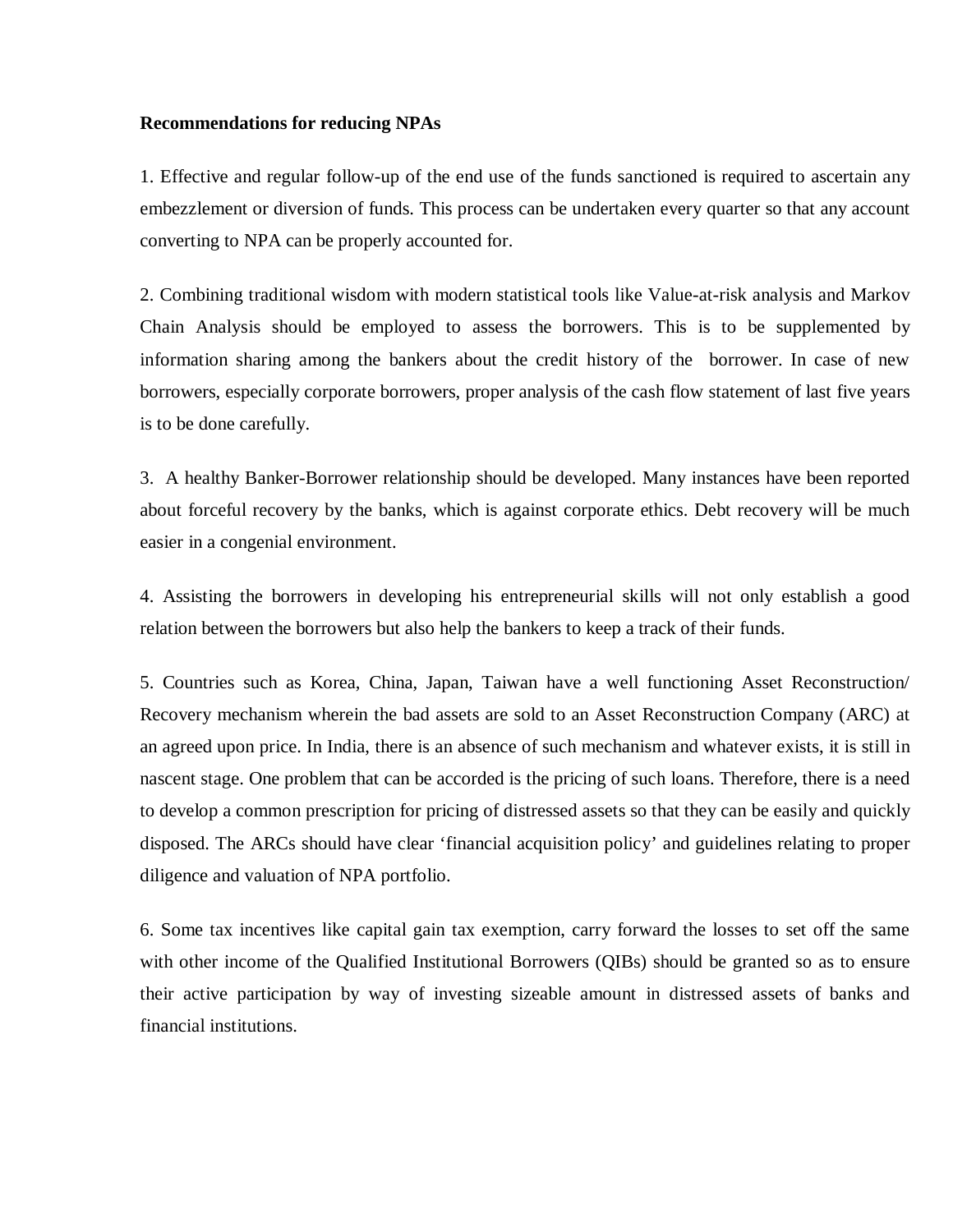7. So far the Public Sector Banks have done well as far as lending to the priority sector is concerned. However, it is not enough to make lending to this sector mandatory; it must be made profitable by sharply reducing the transaction costs. This entails faster embracing of technology and minimizing documentation.

8. Commercial Banks should be allowed to come up with their own measures to address the problem of NPAs. This may include waiving and reducing the principal and interest on such loans, or extending the loans, or settling the loan accounts. They should be fully authorized and they should be able to apply all the preferential policies granted to the asset management companies.

9. Another way to manage the NPAs by the banks is Compromise Settlement Schemes or One Time Settlement Schemes. However, under such schemes the banks keep the actual amount recovered secret. Under these circumstances, it is necessary to bring more transparency in such deals so that any flaw could be removed.

#### **Markov Transition Matrix and Loan Tracking**

Markov Transition theory deals with the probability of variable at a given state at any given time to move to another state at a time t+1. We can, therefore, define a transition matrix,  $P = [p_{ii}]$ , as a matrix of probability showing the likelihood of credit quality staying unchanged or moving into R-1 category over a given time horizon, where R is a set of discrete categories into which all observations can be ordered.

Let me frame a matrix:

$$
P = \begin{bmatrix} p_{11} & p_{12} \dots p_{1R} \\ p_{21} & p_{22} \dots p_{2R} \\ \vdots & \vdots \\ p_{R1} & p_{R2} \dots p_{RR} \end{bmatrix}
$$

where  $p_{ii}$  are the state at any given time.

The above matrix can be used by credit officers to monitor the loan assets and take preventive steps to control the slippage of a loan assets to any lower category.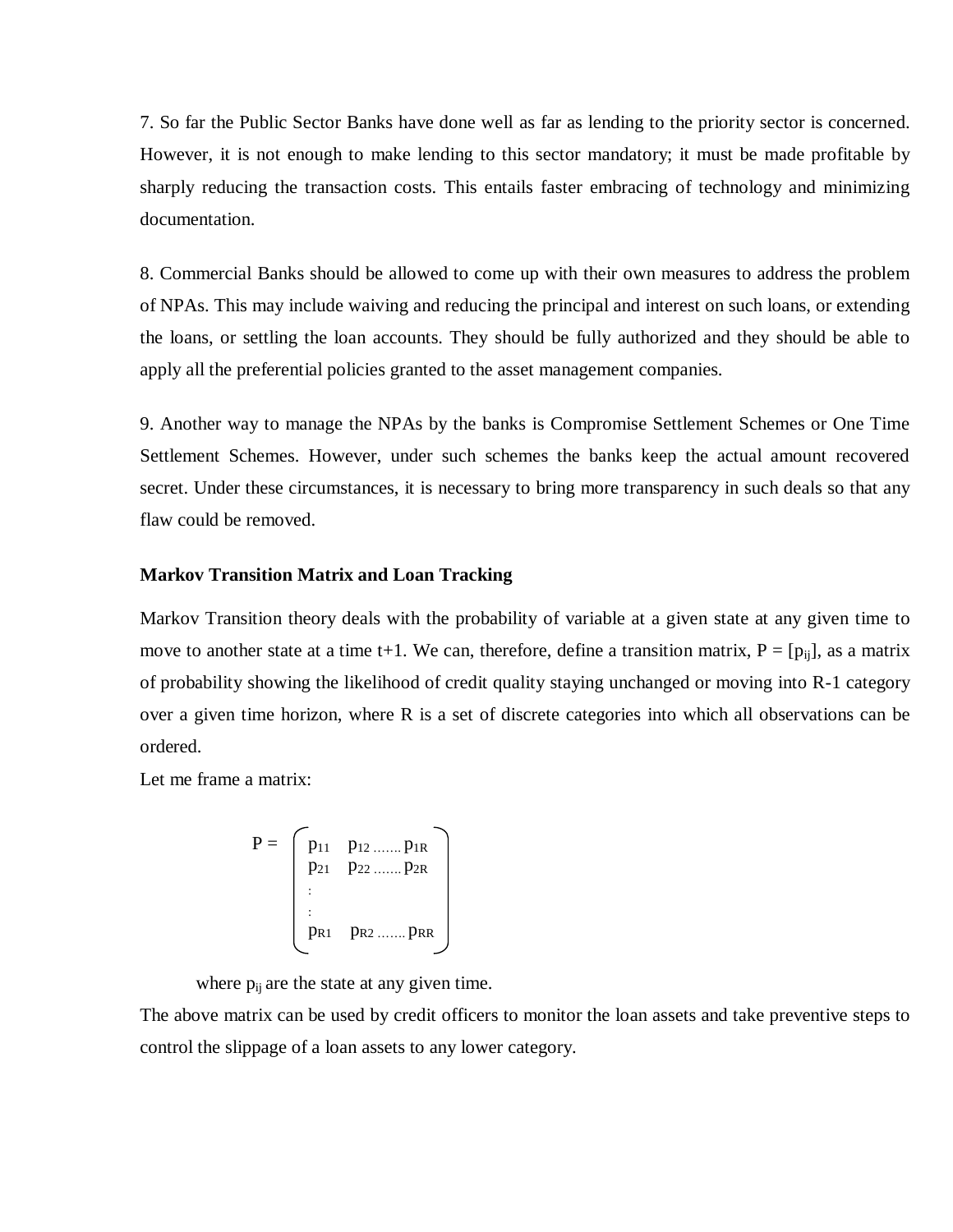Based on the asset classification viz. Standard Assets (STD), Sub-standard Assets (SUB), Doubtful Assets (DOUB) and Loss Assets (LOSS), a matrix can be formed with a given probability (Das & Bose, 2005):

#### Time t+1

| STD  | SUB           | DOUB          | LOSS          |               |
|------|---------------|---------------|---------------|---------------|
| SUB  | $p_{11}$      | $p_{12}$      | $p_{13}$      | $p_{14}$      |
| SUB  | $p_{21}$      | $p_{22}$      | $p_{23}$      | $p_{24}$      |
| TD   | $p_{21}$      | $p_{22}$      | $p_{23}$      | $p_{24}$      |
| DOUB | $p_{31}$      | $p_{32}$      | $p_{33}$      | $p_{34}$      |
| LOSS | $p_{41} (=0)$ | $p_{42} (=0)$ | $p_{43} (=0)$ | $p_{44} (=1)$ |

Since the probability of a loss asset being converted to any higher asset category is zero,

 $p_{41} = p_{42} = p_{43} = 0$  and thus  $p_{44} = 1$ .

This transition matrix can be used to assess the loan quality of a firm level borrower by evaluating the financial position. However, this matrix will be difficult to apply to assess individual borrowers because unlike a firm level borrower, financial data of an individual is not available. Therefore, this matrix can be better applied for a firm level or corporate level borrower.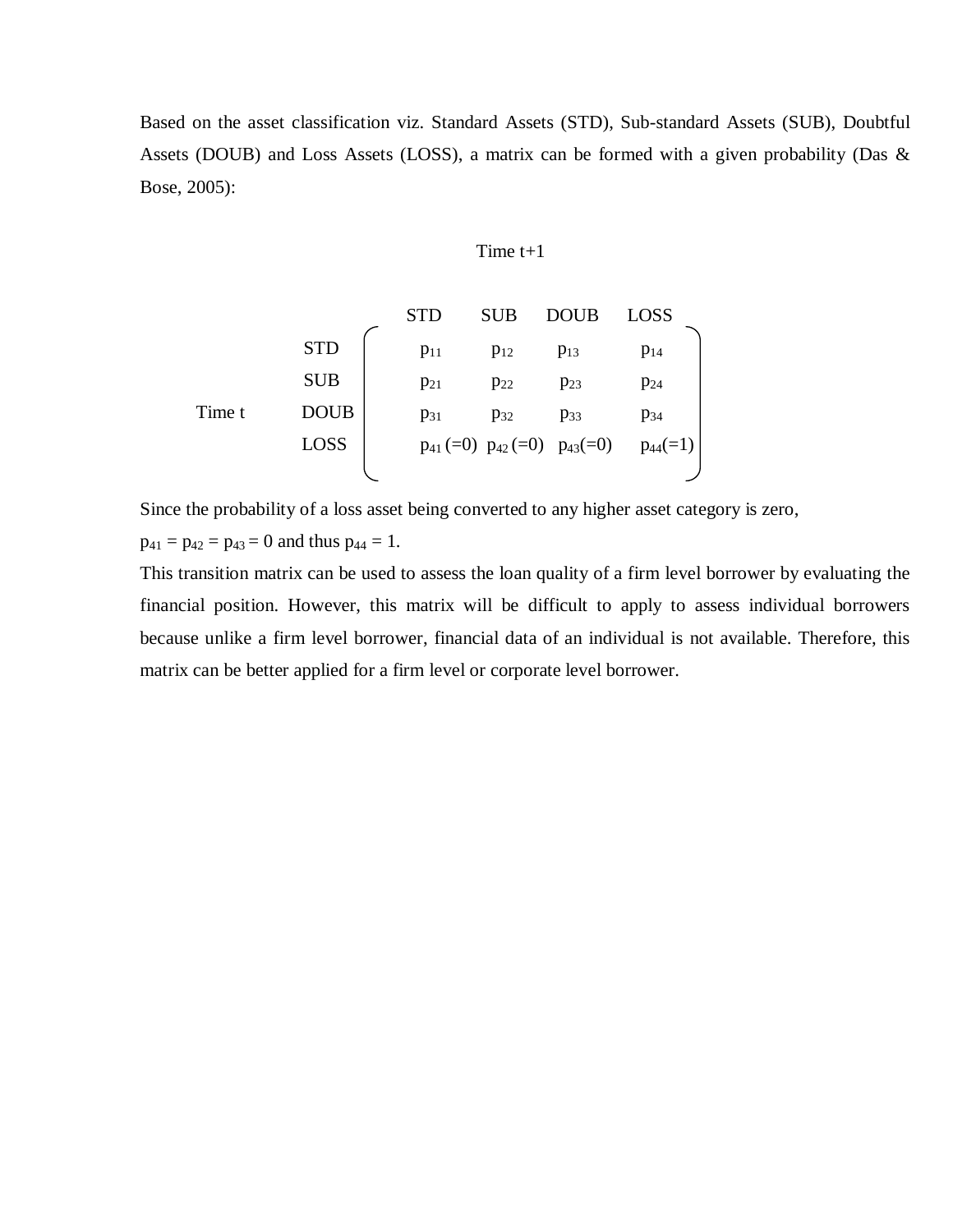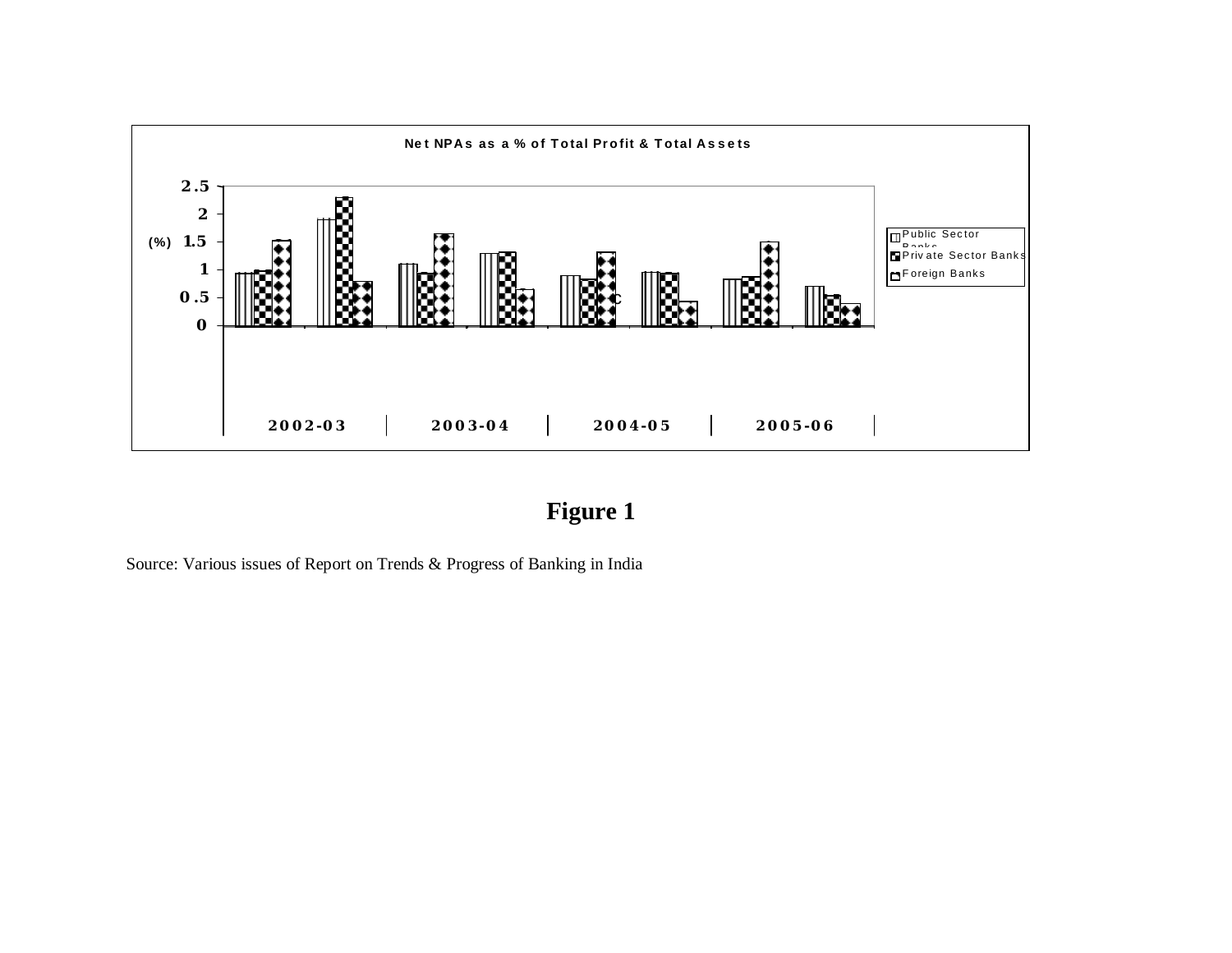

Rupee Value of Loans

**Figure 2**

Source: Jansen & Baye (1999)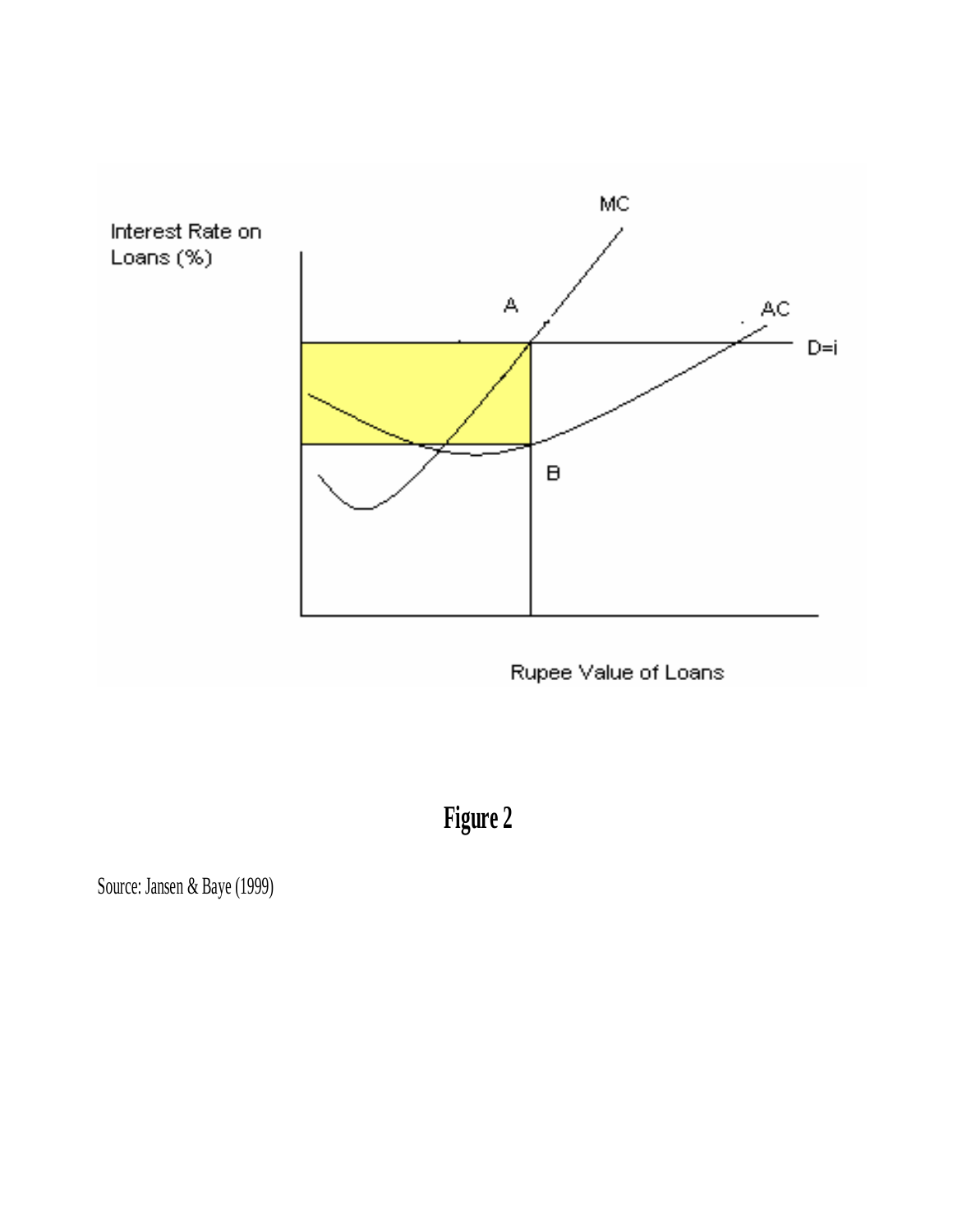

**Figure 3**

Source: Various issues of Report on Trends & Progress of Banking in India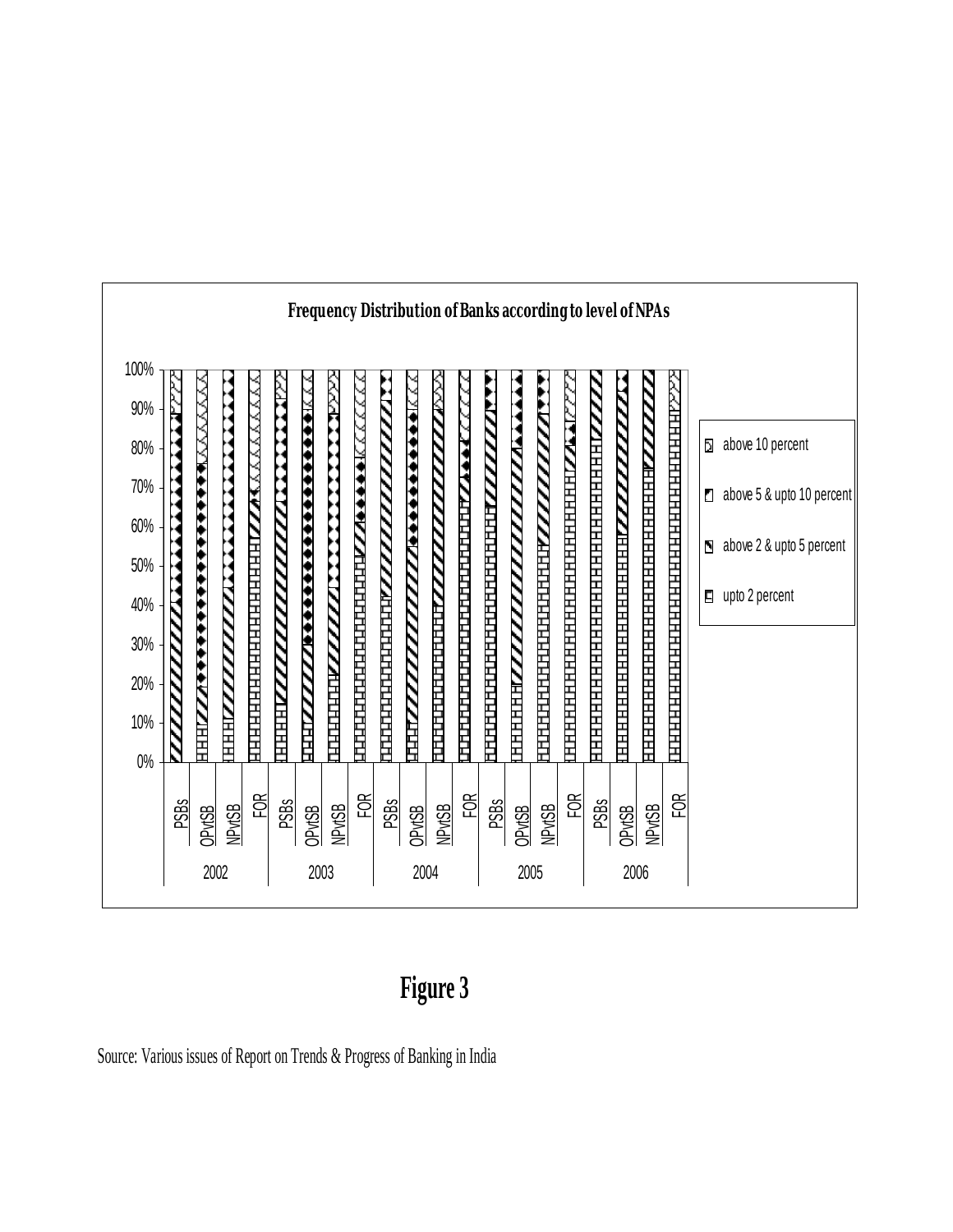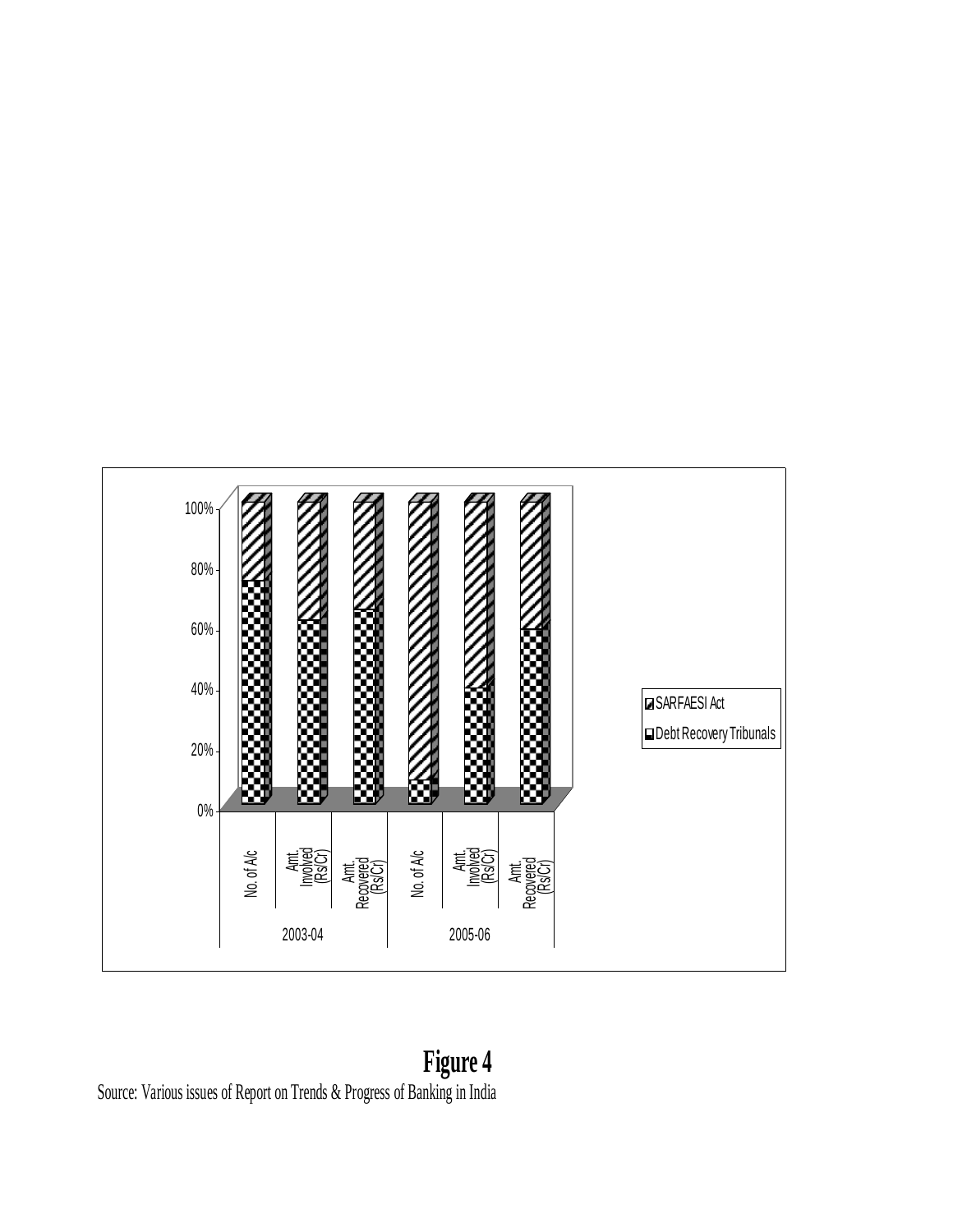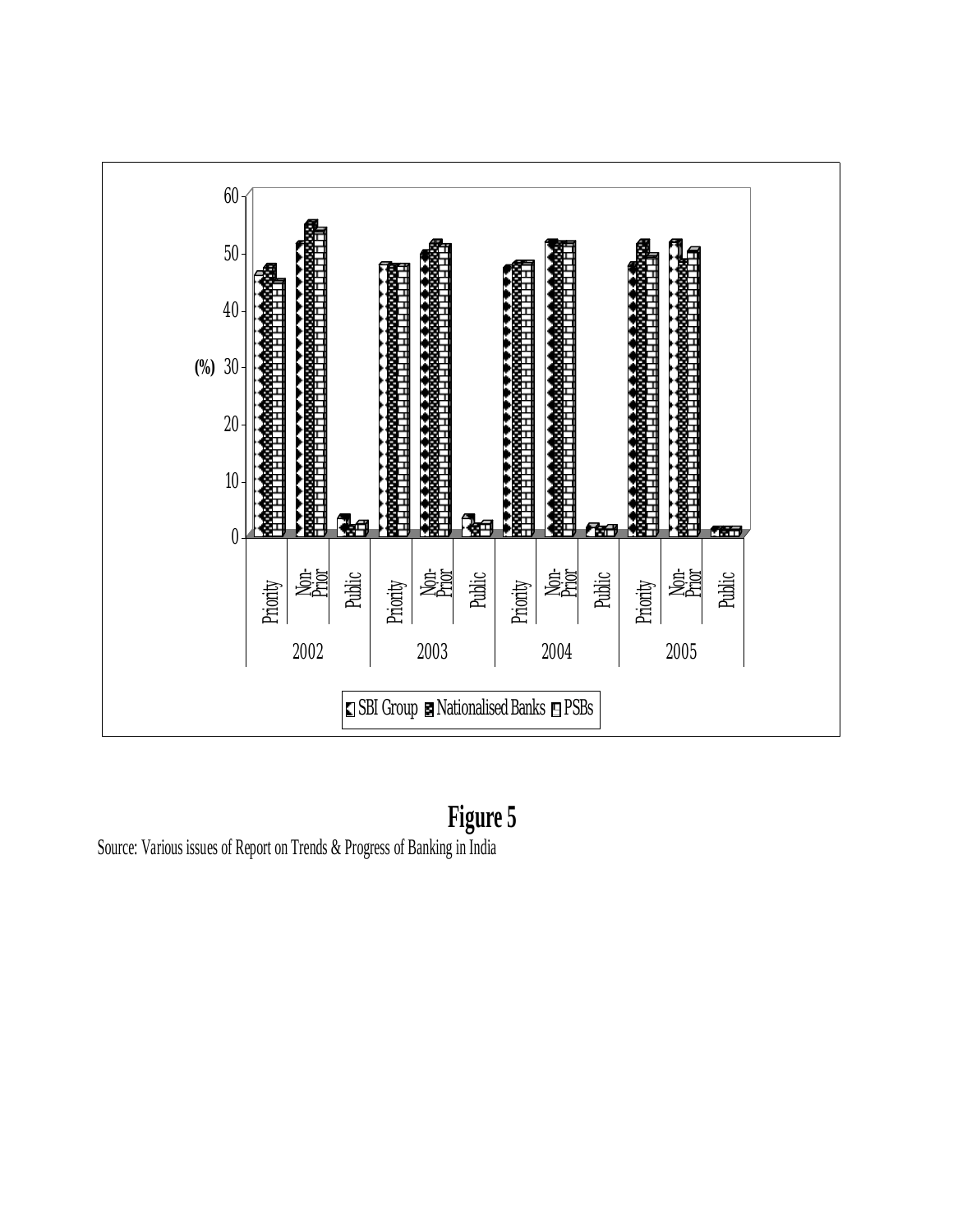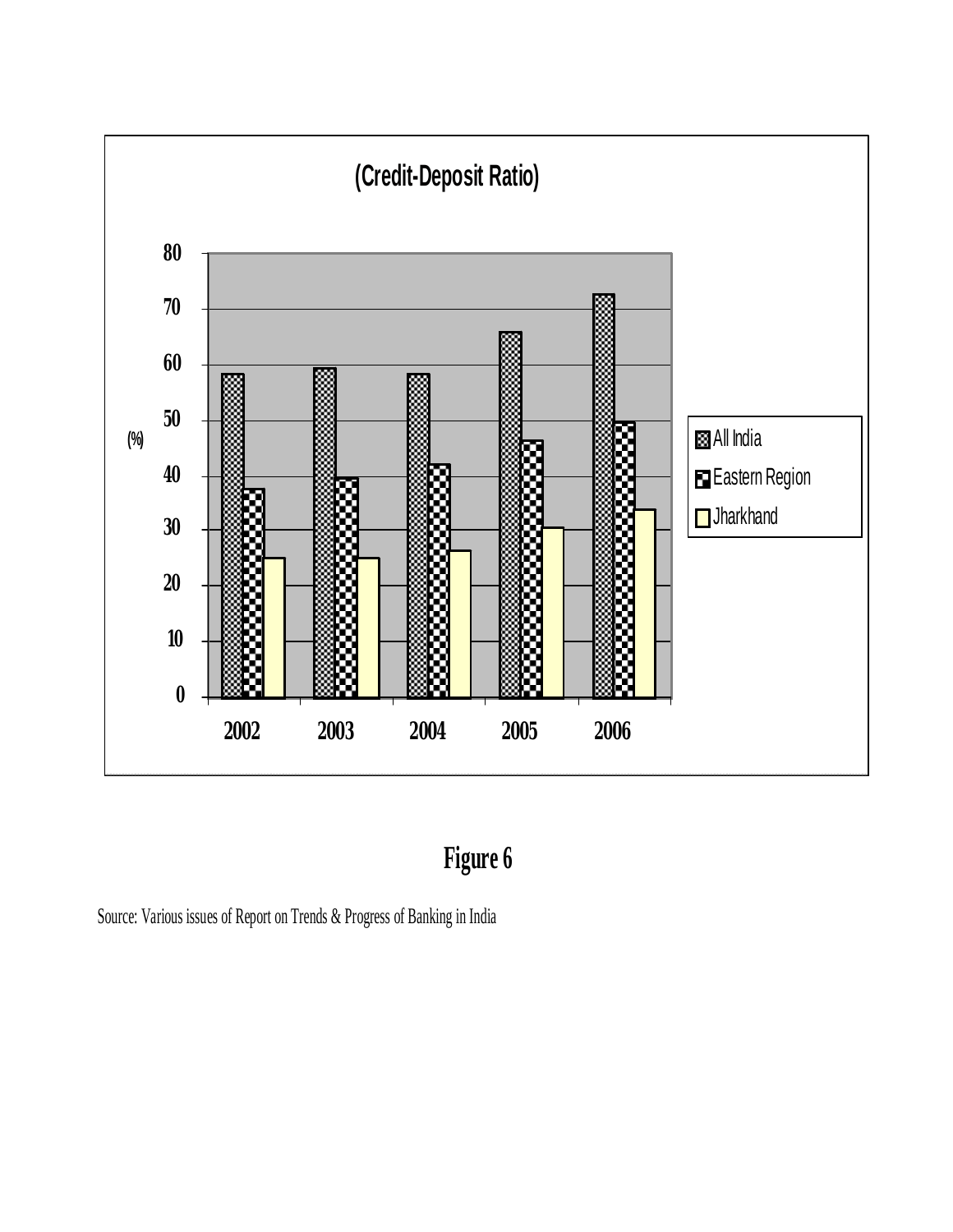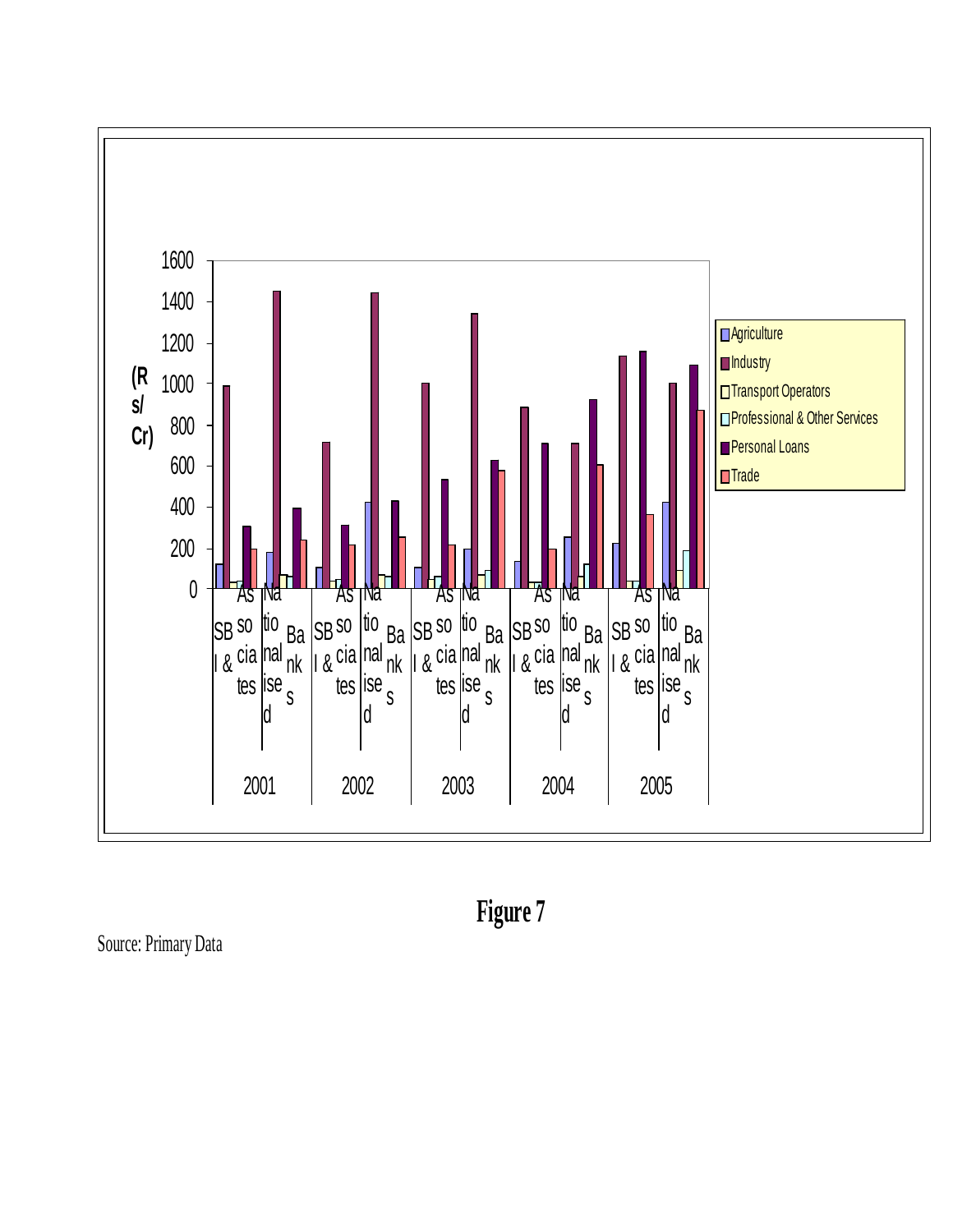

 **Figure 8(a)**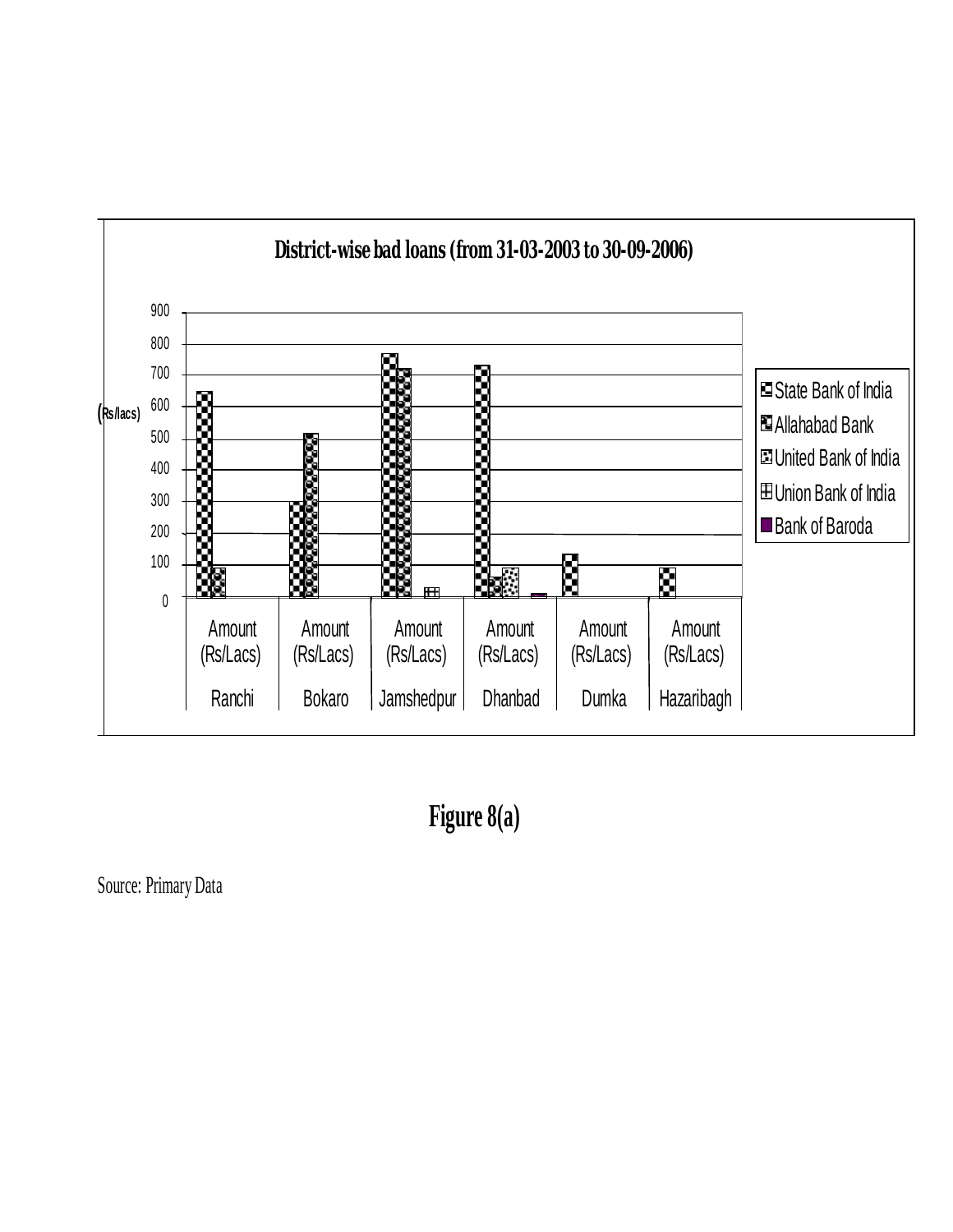

 **Figure 8(b)**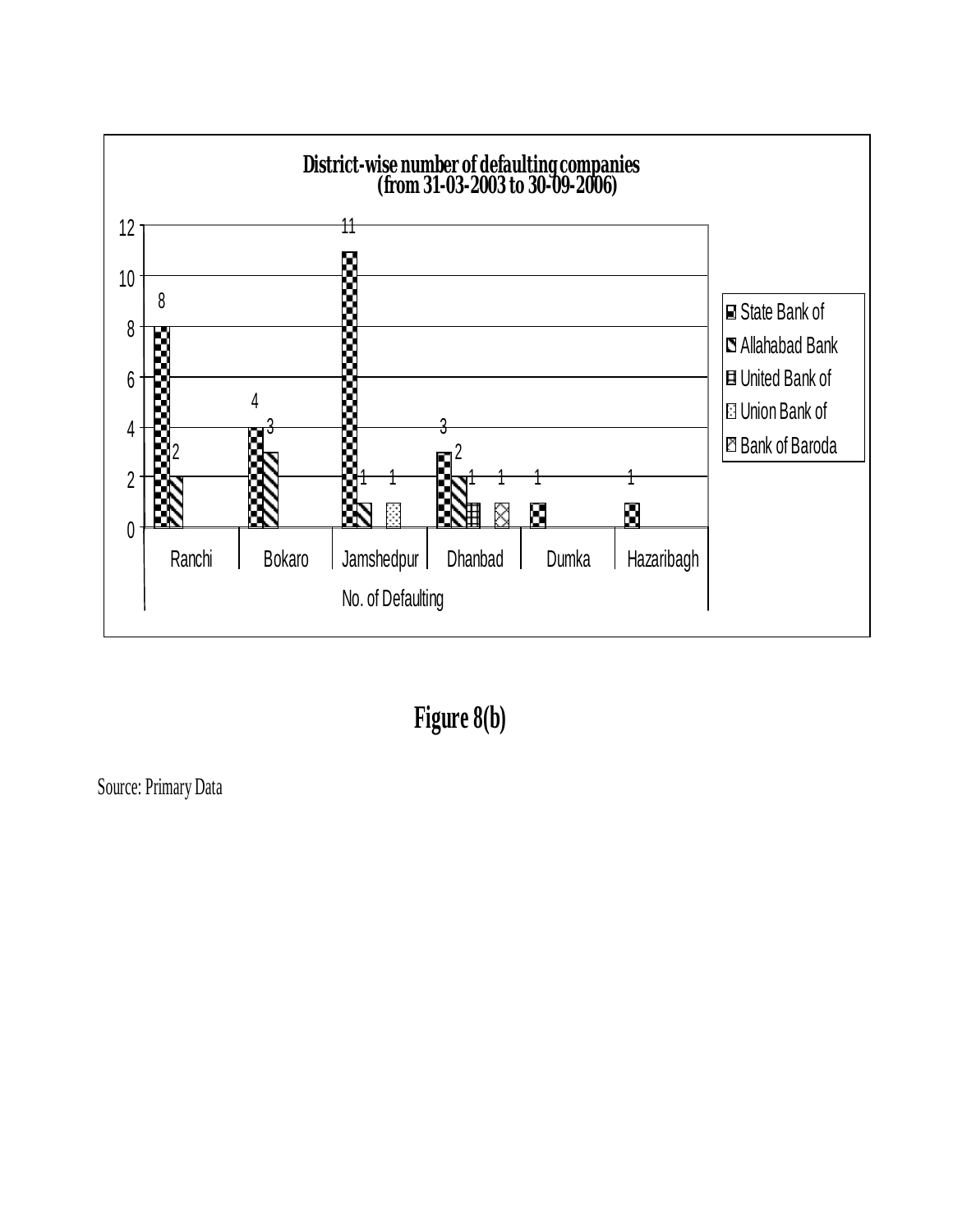

 **Figure 9**